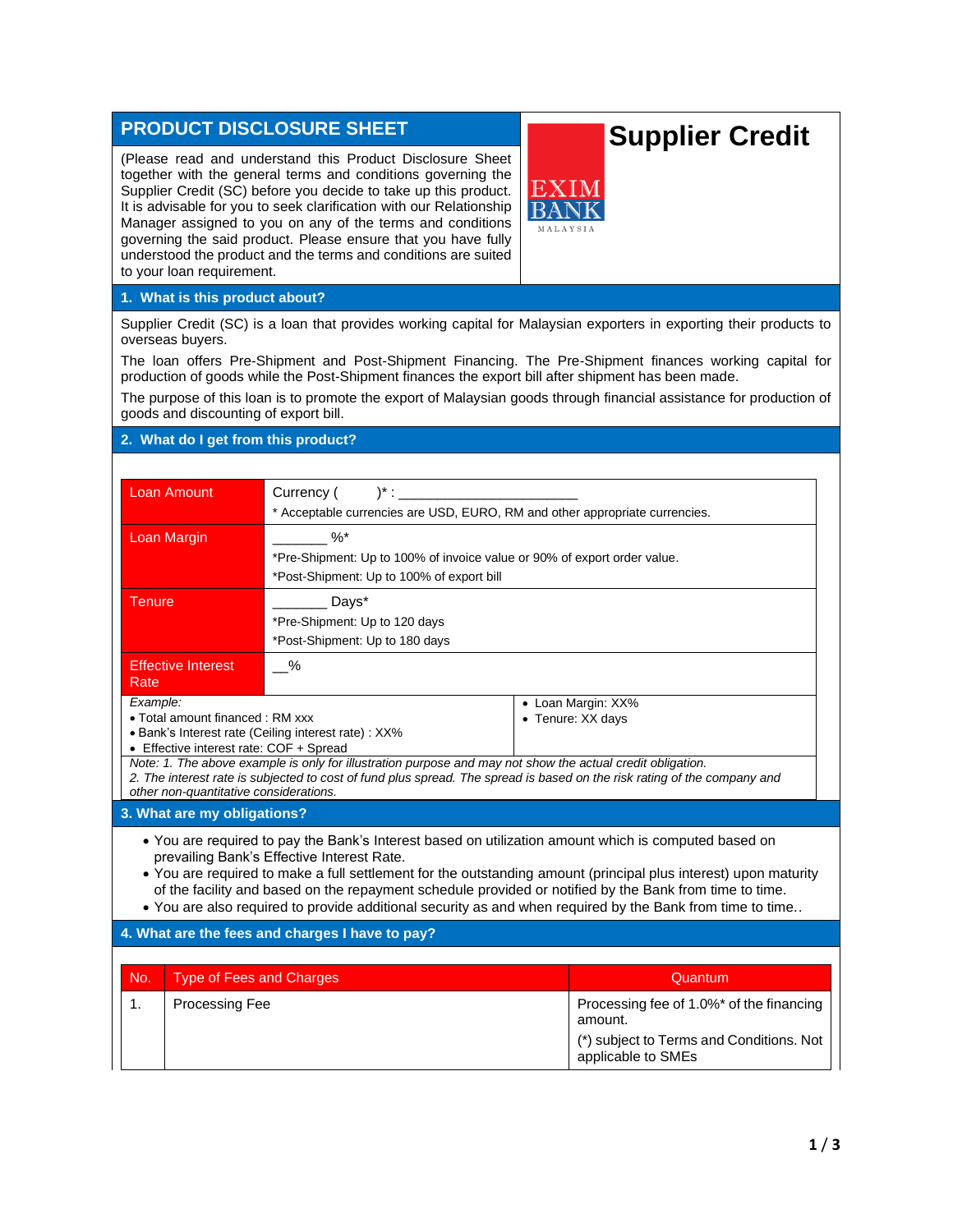| 2.                                                                                                                                                                                                                                                                                                                                                                                                                                                                        | <b>Stamp Duty</b>                                                                                                                                                                                                                                                                                                                                                                                                                                           | As per the Stamp Act 1949 in Malaysia<br>and/or stamping requirement in other<br>jurisdiction (if applicable).                        |  |  |  |
|---------------------------------------------------------------------------------------------------------------------------------------------------------------------------------------------------------------------------------------------------------------------------------------------------------------------------------------------------------------------------------------------------------------------------------------------------------------------------|-------------------------------------------------------------------------------------------------------------------------------------------------------------------------------------------------------------------------------------------------------------------------------------------------------------------------------------------------------------------------------------------------------------------------------------------------------------|---------------------------------------------------------------------------------------------------------------------------------------|--|--|--|
| 3.                                                                                                                                                                                                                                                                                                                                                                                                                                                                        | <b>SWIFT Charges</b>                                                                                                                                                                                                                                                                                                                                                                                                                                        | <b>RM70</b>                                                                                                                           |  |  |  |
| 4.                                                                                                                                                                                                                                                                                                                                                                                                                                                                        | <b>Audit Confirmation Fee</b>                                                                                                                                                                                                                                                                                                                                                                                                                               | <b>RM100</b>                                                                                                                          |  |  |  |
| 5.                                                                                                                                                                                                                                                                                                                                                                                                                                                                        | Redemption Letter/Statement Fee                                                                                                                                                                                                                                                                                                                                                                                                                             | RM50 (SME Customer)                                                                                                                   |  |  |  |
| 6.                                                                                                                                                                                                                                                                                                                                                                                                                                                                        | Letter of Support Fee                                                                                                                                                                                                                                                                                                                                                                                                                                       | RM100 (SME Customer)                                                                                                                  |  |  |  |
| 7.                                                                                                                                                                                                                                                                                                                                                                                                                                                                        | Legal Fee                                                                                                                                                                                                                                                                                                                                                                                                                                                   | As charged by Lawyer                                                                                                                  |  |  |  |
| 8.<br>9.                                                                                                                                                                                                                                                                                                                                                                                                                                                                  | Postage / Delivery Charges<br><b>Local Party</b><br>Normal Mail<br>$\bullet$<br><b>Registered Mail</b><br>Courier / Hand delivery<br>$\bullet$<br>Foreign Party<br><b>Normal Mail</b><br><b>Registered Mail</b><br>Courier<br>Variation of Facility Terms and Condition                                                                                                                                                                                     | Min.RM3<br>Min.RM6<br>Min.RM7<br>Min.RM4<br>Min.RM8<br>Min.RM50 - varies on location<br>Min.RM300 (Not applicable to SME<br>Customer) |  |  |  |
|                                                                                                                                                                                                                                                                                                                                                                                                                                                                           | Please request from your Relationship Manager for the Bank's Standard Fees and Charges on Conventional<br>Products and Services. If there are any changes in fees and charges that are applicable to your facility, the Bank<br>will notify you at least 21 calendar days prior to the effective date of implementation.<br>5. What if I fail to fulfill my obligation?                                                                                     |                                                                                                                                       |  |  |  |
| We shall charge you a penalty for late payment at one percent (1%) per annum on the prevailing interest<br>$\bullet$<br>rate.<br>Legal action will be instituted against you to recover the debt which includes among others, obtaining<br>judgment and enforcement of judgment such as writ of seizure and sale, garnishee, winding up and<br>bankruptcy action.<br>Any non-payment of the Bank's loan facility would also have an adverse record on your credit rating. |                                                                                                                                                                                                                                                                                                                                                                                                                                                             |                                                                                                                                       |  |  |  |
|                                                                                                                                                                                                                                                                                                                                                                                                                                                                           | 6. What if I fully settle the loan before its maturity?                                                                                                                                                                                                                                                                                                                                                                                                     |                                                                                                                                       |  |  |  |
| Nil.                                                                                                                                                                                                                                                                                                                                                                                                                                                                      |                                                                                                                                                                                                                                                                                                                                                                                                                                                             |                                                                                                                                       |  |  |  |
|                                                                                                                                                                                                                                                                                                                                                                                                                                                                           | 7. Do I need insurance coverage?                                                                                                                                                                                                                                                                                                                                                                                                                            |                                                                                                                                       |  |  |  |
|                                                                                                                                                                                                                                                                                                                                                                                                                                                                           | You are required to assign the insurance policy(ies) to us as one of the collaterals accepted by us.                                                                                                                                                                                                                                                                                                                                                        |                                                                                                                                       |  |  |  |
|                                                                                                                                                                                                                                                                                                                                                                                                                                                                           | 8. What are the major risks?                                                                                                                                                                                                                                                                                                                                                                                                                                |                                                                                                                                       |  |  |  |
| ٠<br>$\bullet$                                                                                                                                                                                                                                                                                                                                                                                                                                                            | Our Effective Interest Rate may be subject to fluctuation during the loan tenure.<br>Legal action will be instituted against you to recover the indebtedness which includes among others,<br>obtaining judgment and enforcement of judgment such as writ of seizure and sale, garnishee, winding up<br>and bankruptcy action.<br>Any non-payment of the Bank's indebtedness under loan facility would also have an adverse record on<br>your credit rating. |                                                                                                                                       |  |  |  |
|                                                                                                                                                                                                                                                                                                                                                                                                                                                                           | 9. What do I need to do if there are changes to my contact details?                                                                                                                                                                                                                                                                                                                                                                                         |                                                                                                                                       |  |  |  |
| a)                                                                                                                                                                                                                                                                                                                                                                                                                                                                        | It is important that you inform the Bank of any changes to your contact details to ensure that all<br>correspondences reach you in a timely manner.<br>You may informed the Bank such changes via various channels of communication such as the website or<br>b)<br>call centre at 03-2601 2000.                                                                                                                                                            |                                                                                                                                       |  |  |  |